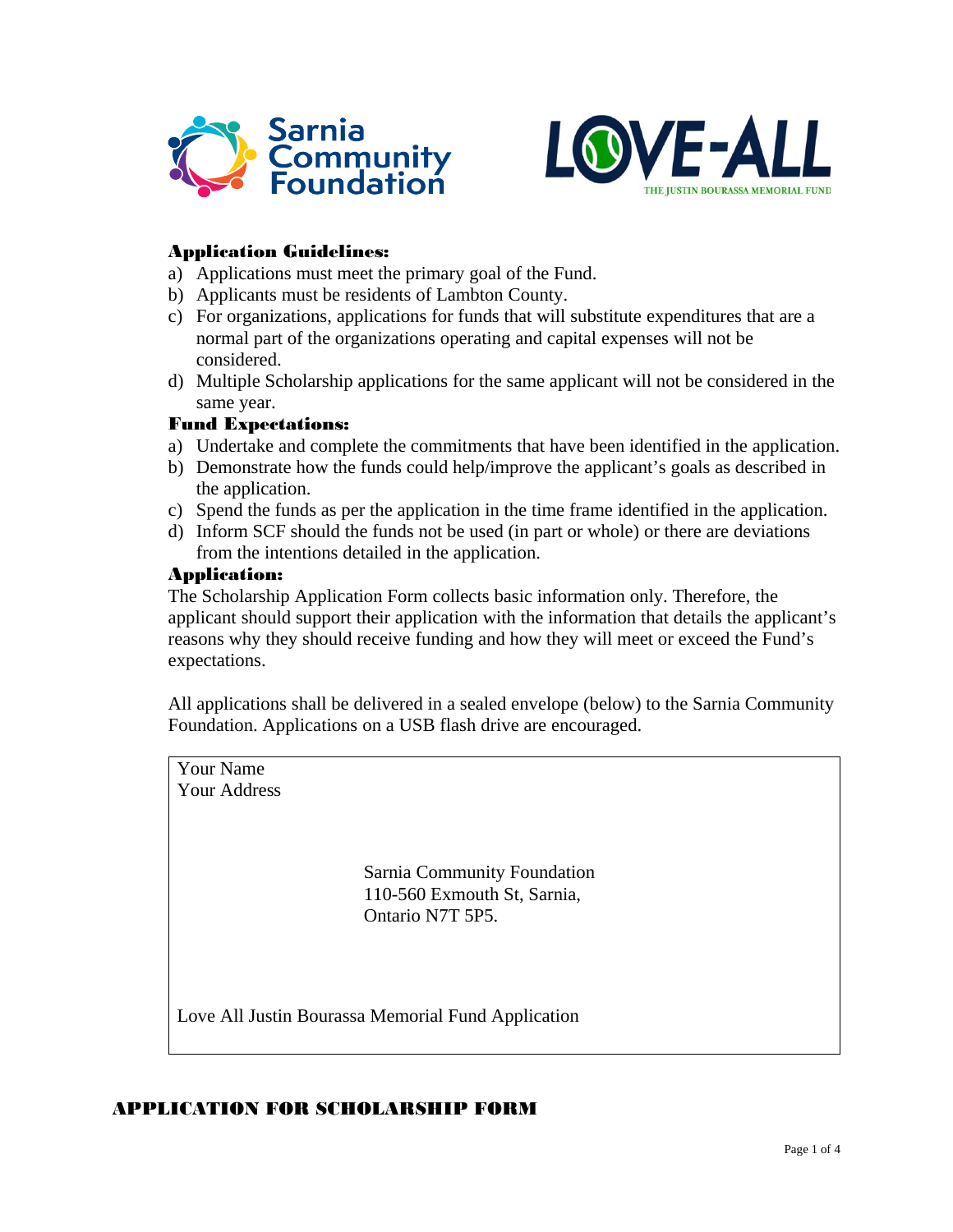# APPLICANT'S INFORMATION

| Applicant's Name:                                                                                                                                                                     |
|---------------------------------------------------------------------------------------------------------------------------------------------------------------------------------------|
| Address:                                                                                                                                                                              |
| Postal Code:<br>Telephone:                                                                                                                                                            |
| Email:                                                                                                                                                                                |
| If the applicant is under 18 years of age at the time of application, a parent/guardian must<br>consent to the submission of the application:                                         |
| Parent/Guardian Name:                                                                                                                                                                 |
| Address:                                                                                                                                                                              |
| Postal Code:<br>Telephone:                                                                                                                                                            |
| Email:                                                                                                                                                                                |
| This application is for a:                                                                                                                                                            |
| $\Box$ Start Tennis Scholarship                                                                                                                                                       |
| $\Box$ Play Tennis Scholarship                                                                                                                                                        |
| Guide Tennis Scholarship                                                                                                                                                              |
| $\Box$ Instruct Tennis Scholarship                                                                                                                                                    |
| <b>For Individual Applicants</b>                                                                                                                                                      |
| $\Box$ Evidence of residency in Lambton County                                                                                                                                        |
| Two (2) References                                                                                                                                                                    |
| Two references other than a family member or relative who can provide information about<br>the applicant's involvement in tennis. The applicant must inform the references about this |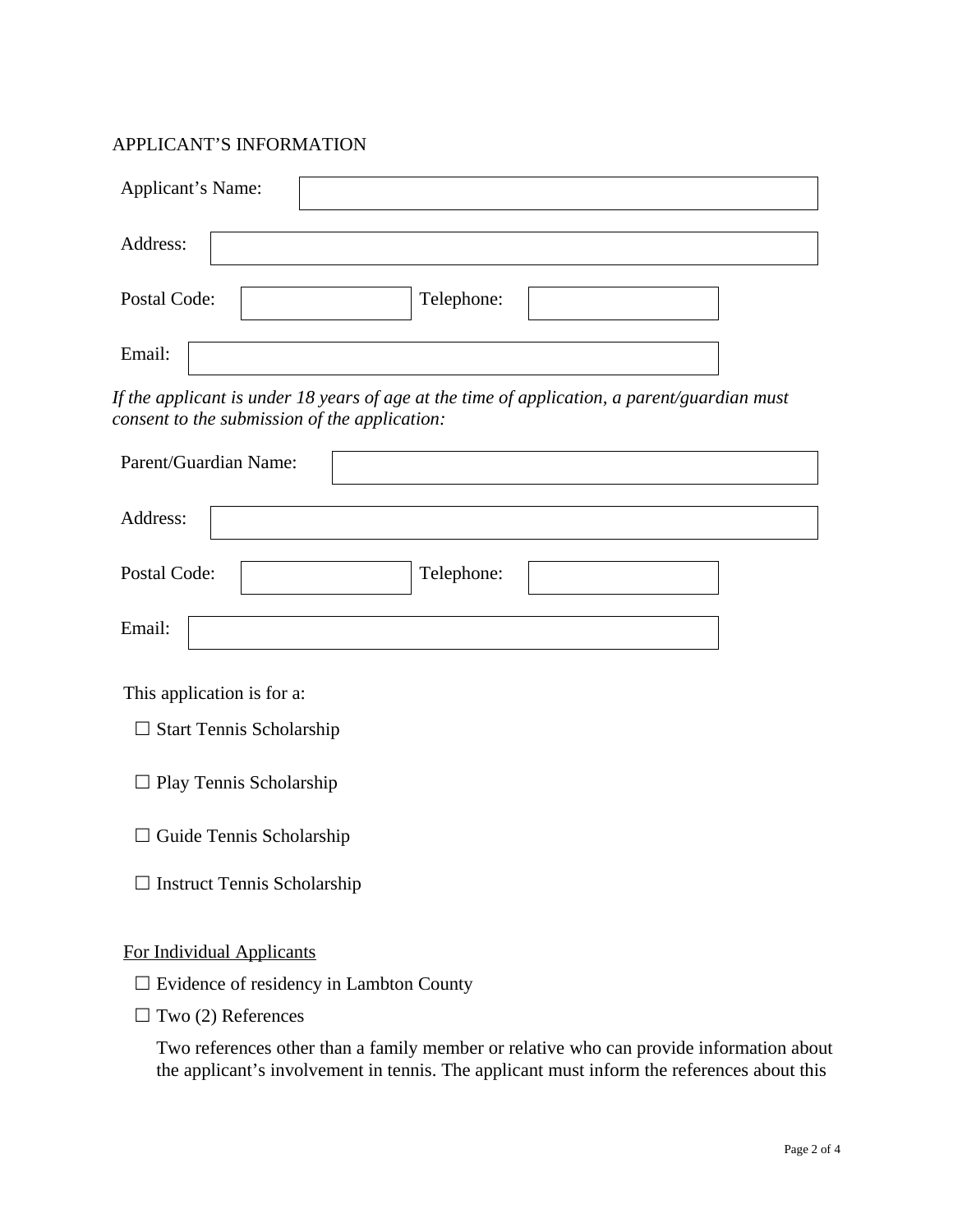application and confirm that the Sarnia Community Foundation will contact them accordingly.

| Name | Telephone # | Email |
|------|-------------|-------|
|      |             |       |
|      |             |       |

For Organizational Applicants

Brief description of how the funds will be used:

How many tennis players will benefit from the scholarship?

Are there any other active applications for funding the activities applied for herein?